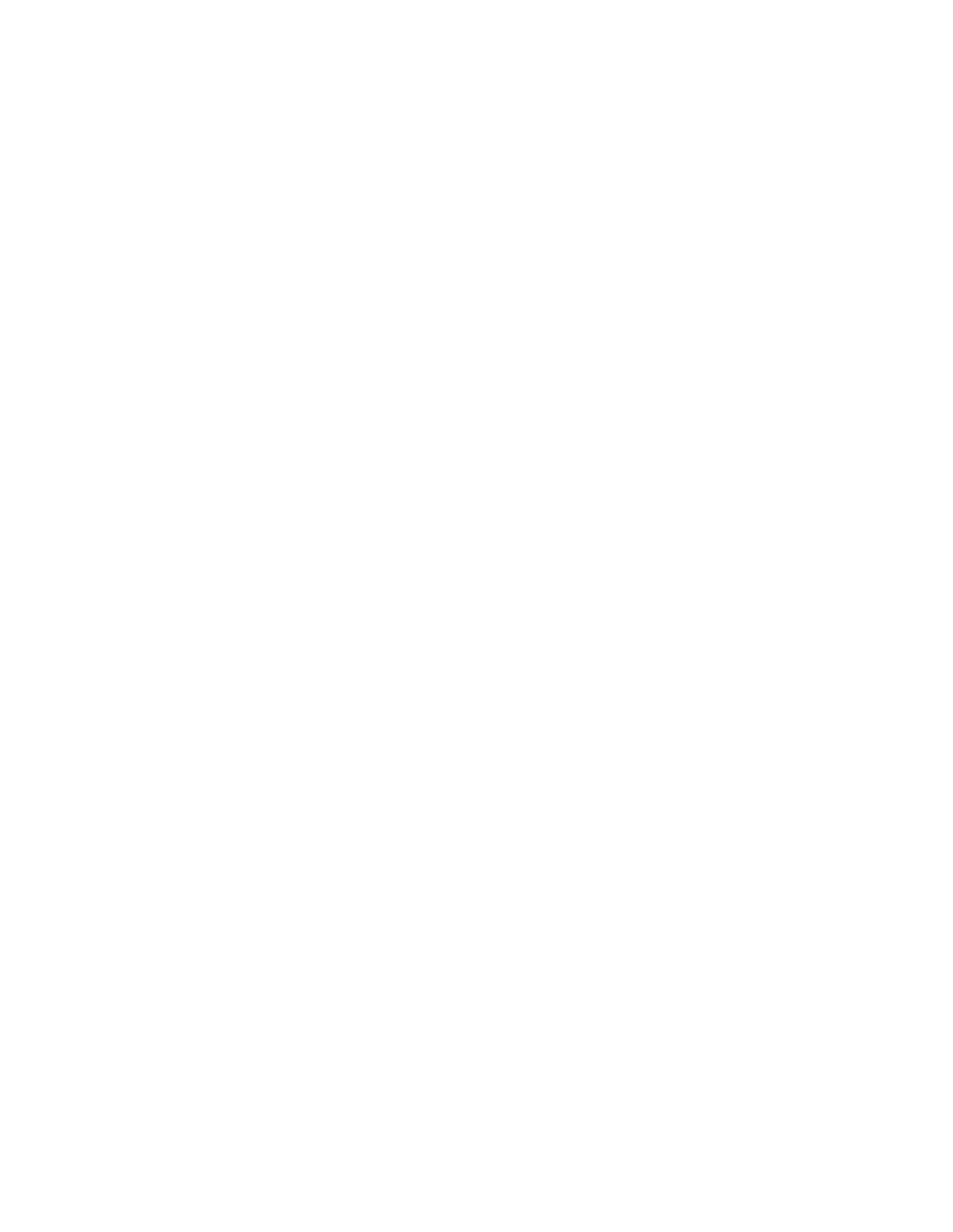# **FACT SHEET**

**Who:** Healthy Start Coalition of Hillsborough County, Inc. (HSC)

### **What:**

HSC is a private, non-profit 501 (c) 3 organization serving women, infants and families. Funding is provided by: Board of County Commissioners, Hillsborough, Florida Children's Board of Hillsborough County Department of Health & Human Services Eckerd Connects Florida Association of Healthy Start Coalitions Florida Department of Children & Families Florida Department of Health Florida MIECHV Healthy Families America Healthy Families Florida The Ounce of Prevention Fund of Florida United Way Suncoast

**Where:** Hillsborough County residents

**When:** Since 1991

**Why:** Our mission is to improve the health and well-being of pregnant women, children and families in Hillsborough County.

**How:** Through community-based programs, committees, and products that include Healthy Start, Healthy Families, Safe Baby, Nurse-Family Partnership, Woman and Infant Resource Specialists at WIC, Plan of Safe Care, Adolescent & Teen Health, HealthySteps, and the Fetal Infant Mortality Review **Committee** 

### **Executive Director:**

Marisa Mowat, MPH (813) 949-7990 | mmowat@hstart.org

#### **Location & Mailing Address:**

Healthy Start Coalition of Hillsborough County 2806 North Armenia Avenue, Suite 100 Tampa, Florida 33607 (813) 233-2800 | info@healthystart.org

## **OUR MISSION**

We are here to improve the health and well-being of pregnant women, children and families in Hillsborough County.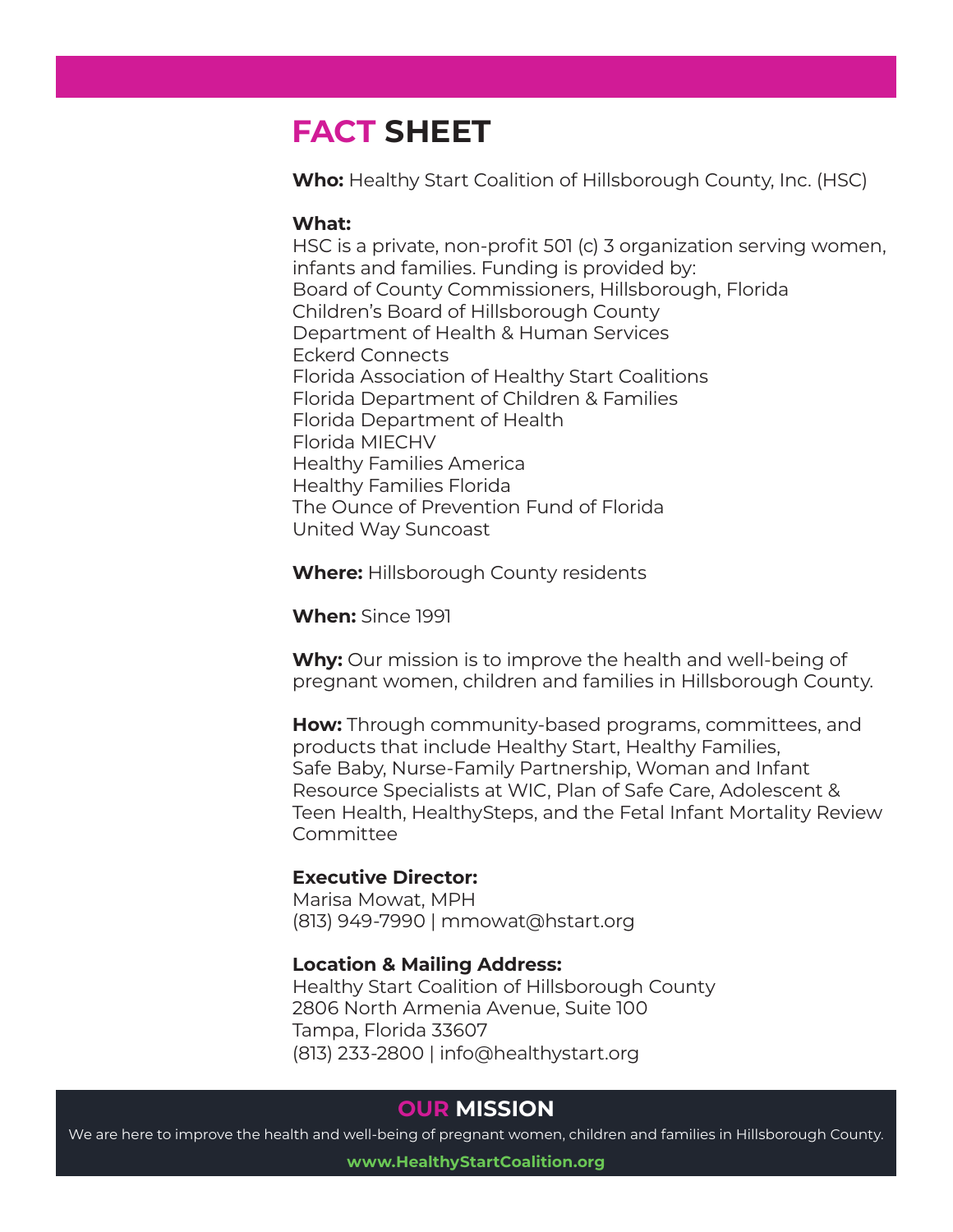# **OUR HISTORY**

Healthy Start Coalitions were created by the Florida Legislature in 1991 to improve the lives of pregnant women and their babies by establishing 32 Coalitions state-wide that operate on a local level to address the needs of their communities. Each Coalition provides community oversight and planning to improve maternal and child health outcomes.

Funding is provided to Coalitions by the Florida Department of Health according to the number of births, services and health needs of women and babies in the county or area served. This is determined by birth outcomes and screening tools implemented universally to women across the state at their first prenatal visit and again following the birth of their baby.

The Healthy Start Coalition of Hillsborough County is a private, nonprofit maternal and child health organization dedicated to reducing Hillsborough County's infant mortality rate and improving the health of pregnant women. The mission is to improve the health and well-being of pregnant women, children and families in Hillsborough County.

The Healthy Start Coalition of Hillsborough County fosters partnerships with Hillsborough County community organizations and individuals with a vested interest in maternal and child health to maximize community resources. These partners include local medical professionals, hospitals, universities, businesses, churches, high schools, social service agencies and individuals.

The Coalition works with partnering organizations to assess community needs, develop a community-based service delivery plan, ensure the integration of local providers and services, improve positive patient outcomes, and conduct quality assurance and strategic planning.

The Healthy Start Coalition of Hillsborough County has 48 employees and 19 board members. The Healthy Start Coalition has 10 different programs and an annual operating budget of over \$11 million.

### **OUR MISSION**

We are here to improve the health and well-being of pregnant women, children and families in Hillsborough County. **www.HealthyStartCoalition.org**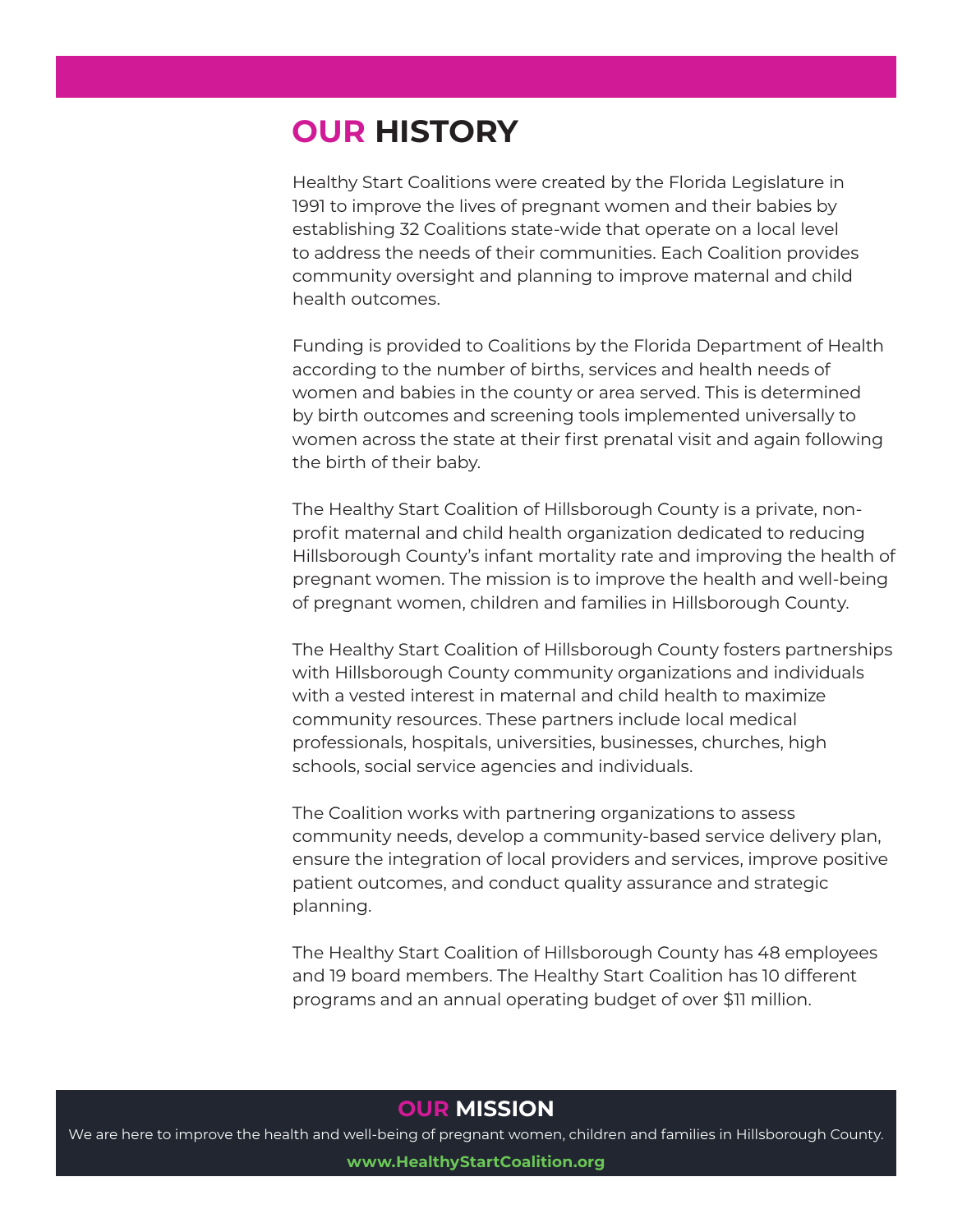## **BOARD 2020 – 2021**

| Estrellita "Lo" Berry, MA                               | REACHUP, Inc.                                                |
|---------------------------------------------------------|--------------------------------------------------------------|
| <b>Margie Boyer, RNC, MS</b>                            | <b>Clinical Nurse Specialist,</b><br><b>Nurse Consultant</b> |
| <b>Alyssa Brown, MD</b>                                 | <b>USF Division of General OB/GYN</b>                        |
| <b>Tracye Brown</b>                                     | Hillsborough County Public Schools                           |
| Patricia J. Emmanuel, MD                                | <b>USF Department of Pedicatrics</b>                         |
| <b>Mark Gruetzmacher</b>                                | <b>MG &amp; Company</b>                                      |
| Douglas Holt, MD, FACP                                  | <b>Florida Department of Health</b><br>Hillsborough County   |
| <b>Russell T. Johnson</b>                               | Tampa Urban Young Life                                       |
| <b>David Kennedy</b>                                    | Kennedy Investments                                          |
| <b>Brian L. Kirk, MPH,MHA</b>                           | March of Dimes Greater Tampa Bay                             |
| Ashley McPhie, MD                                       | Tampa Family Health Centers                                  |
| <b>Gloribel</b><br>Medina, RNC, MHA, MPH                | Tampa General Hospital                                       |
| Sandra Murman, BS                                       | <b>Child Advocate</b>                                        |
| <b>Bailey Nicholas</b>                                  | High Risk Hope, Inc.                                         |
| Sister Sara Proctor, DW, PA-C Shumaker Advisors Florida |                                                              |
| Samantha<br>Ramkhelawan, MS, FNP-C                      | <b>Women's Health Care</b>                                   |
| <b>Richard Sheridan, MD</b>                             | St. Joseph's Women's Hospital                                |
| Dori Siverio-Minardi,<br>MPH, MBA, CMPE                 | Moffitt Cancer Center                                        |
| <b>Robert Yelverton, MD</b>                             | Women's Care Florida                                         |

### **OUR MISSION**

We are here to improve the health and well-being of pregnant women, children and families in Hillsborough County.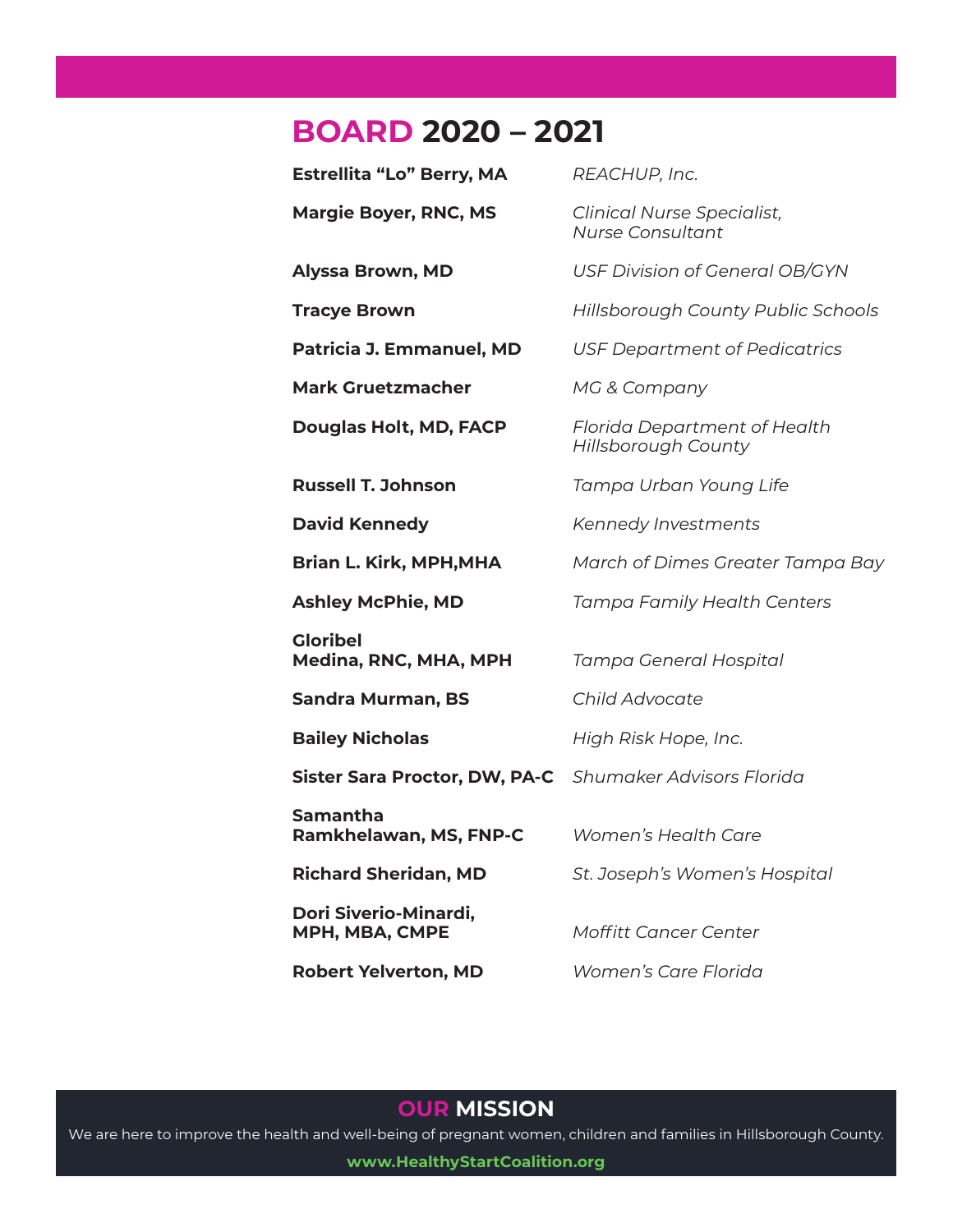# **CONNECT**

Healthy Start can connect you with services to support your family at no cost to you!

### **Services may include:**

- Home visiting programs to help you and your baby adjust to their new environment.
- Health and nutrition information to support your changing body before and after pregnancy.
- Newborn care and instruction to keep your baby healthy and safe.
- Stress management and counseling services.
- Breastfeeding education and support.
- Programs to improve health and decrease harmful practices, like smoking or substance misuse.
- Parenting resources to track your child's development and set them up for early learning success.

Programs and services are available for pregnant women, families and caregivers with young children.

**Contact:** Leisa Stanley, PhD *Associate Executive Director* (813) 868-7378 lstanley@hstart.org

## **OUR MISSION**

We are here to improve the health and well-being of pregnant women, children and families in Hillsborough County.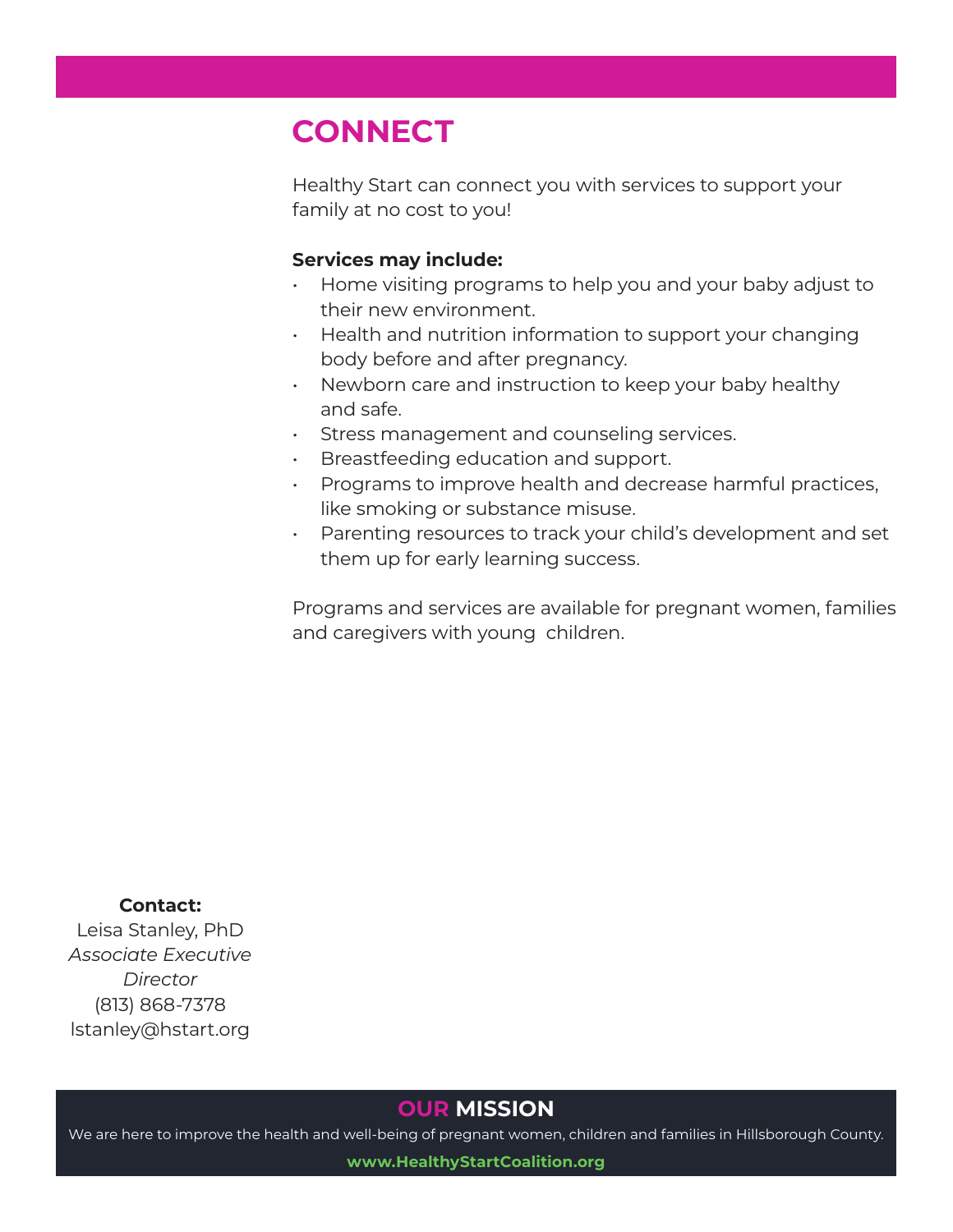# **HEALTHY START PROGRAM**

The Healthy Start program provides moms, newborns and families with education, support and resources through services in the home, hospital, community settings, one-on-one phone calls or through a video conference. Services are voluntary and provided where most convenient for the family. Services are based on the family's needs and proven methods to improve birth outcomes, child development, parent-child interaction and maternal lifecourse.

Healthy Start is available to all pregnant women and mothers of newborns. After being referred to the program, a professional will ask you a series of questions to determine how Healthy Start can best help you. That may include referrals to community resources, giving you educational materials or enrollment in a program where someone will provide additional services through face-to-face contact.

### **How do I enroll?**

**Contact:** Leisa Stanley, PhD *Associate Executive Director* (813) 868-7378 lstanley@hstart.org

As soon as you think you may be pregnant, schedule a visit with your obstetrician or health care provider. During this initial visit, ask for the Healthy Start Prenatal Risk Screen. This is a simple one-page questionnaire that is completed by you and your medical provider. The answers to these questions are kept confidential and are used only to provide the best possible care for you and your baby.

Pregnant women and new moms can also sign up by calling (813) 307-8016 with poor birth outcomes including infant death, low birth weight and prematurity. All new mothers are encouraged to complete a Healthy Start Infant Risk Screen at the hospital. This form screens newborns for demographic, social and medical risk factors which are associated with the same poor birth outcomes. Pregnant women and new moms with babies up to the age of one can participate in Healthy Start by calling (813) 307-8016.

## **OUR MISSION**

We are here to improve the health and well-being of pregnant women, children and families in Hillsborough County.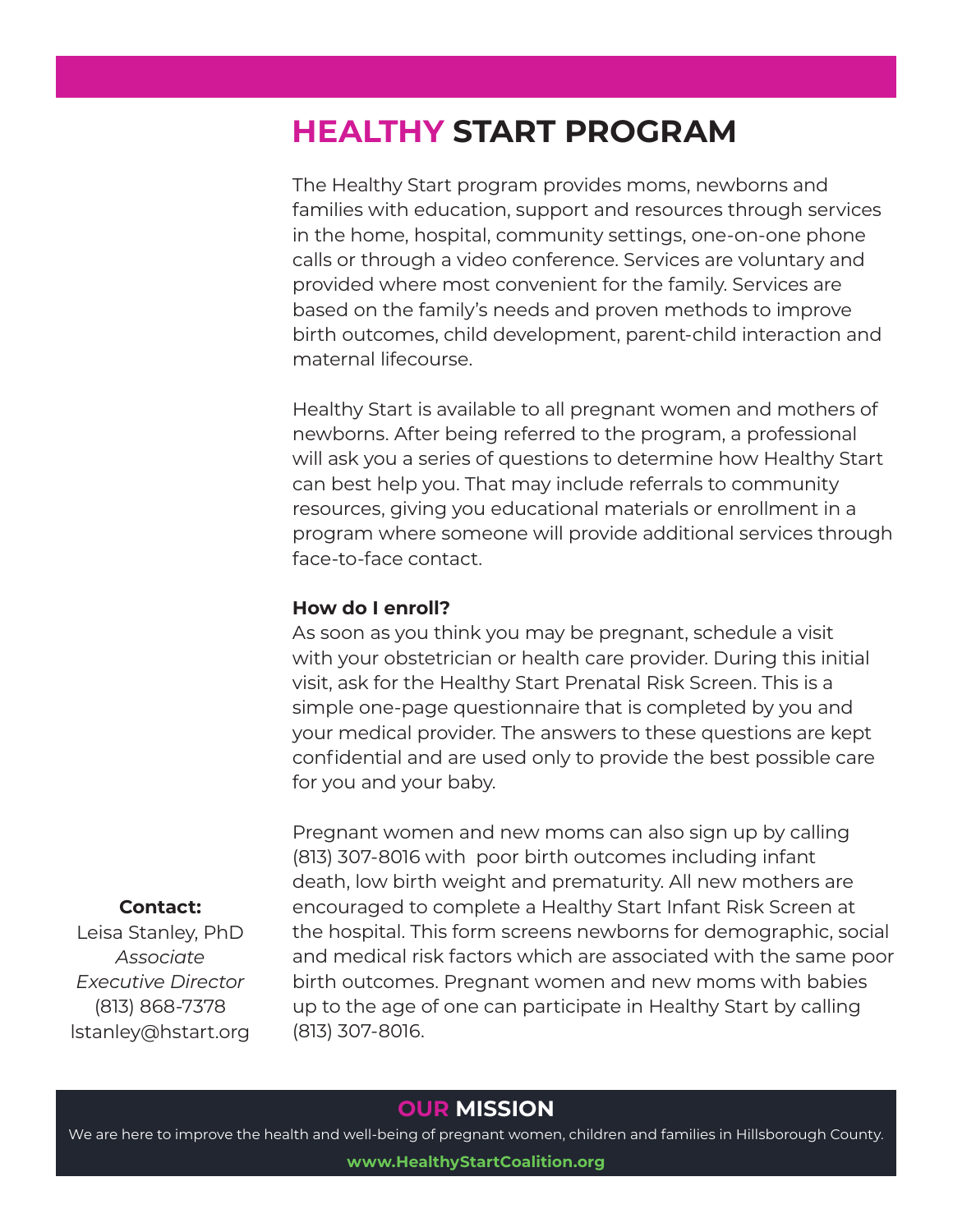## **HEALTHY FAMILIES**

Healthy Families Hillsborough (HFH) is a nationally accredited, evidence based program designed to support each parent by offering wrap around support during and after your pregnancy. Sponsored by the Children's Board of Hillsborough County, Ounce of Prevention Fund of Florida and the State of Florida, Department of Children and Families, we offer personal and emotional support, referrals to other services like Early Steps and help set goals that are individual to you. Services are voluntary and offered for free and flexible enough to work with your busy schedule.

#### **The first step…**

Anyone can make a referral to HFH. If you would like to refer yourself call (813) 233-2800 to speak to someone. We will work with you to identify how we can provide services that are designed for you as a parent.

#### **What's next…**

A Family Enrollment Specialist will meet with you to further explore what resources you as a parent are in need of. After this discussion, you may be provided referrals to services in your community that can help you meet your needs and goals.

#### **On-going support…**

A Family Enrollment Specialist, representing the language and culture in your community, may offer on-going support. They can begin working with you as early as when you are pregnant or after the baby is born, before the baby turns 3 months. Services are voluntary and can last up until your child's 5th birthday.

We provide free interpreters for applicants and clients. Disabled applicants can request a reasonable accommodation/auxiliary aid by contacting our Single Point of Contact at (813) 233-2966 (Barbara Macelli).

#### **How do I enroll in Healthy Families Hillsborough?**

For information, call Carmen Siegfried at (813) 514-0730 or Barbara Macelli at (813) 233-2966. Or, you can fill out the referral form on the website (www.healthystartcoalition.org) and a staff member will contact you about the program.

#### **Contact:**

Barbara Macelli *Program Manager Healthy Families Hillsborough* (813) 233-2966 bmacelli@hstart.org

*Genereously funded by Healthy Families Florida, Healthy Famlies America, The Ounce of Prevention Fund of Florida, Florida Department of Children and Families, and the Children's Board of Hillsborough County.*

### **OUR MISSION**

We are here to improve the health and well-being of pregnant women, children and families in Hillsborough County.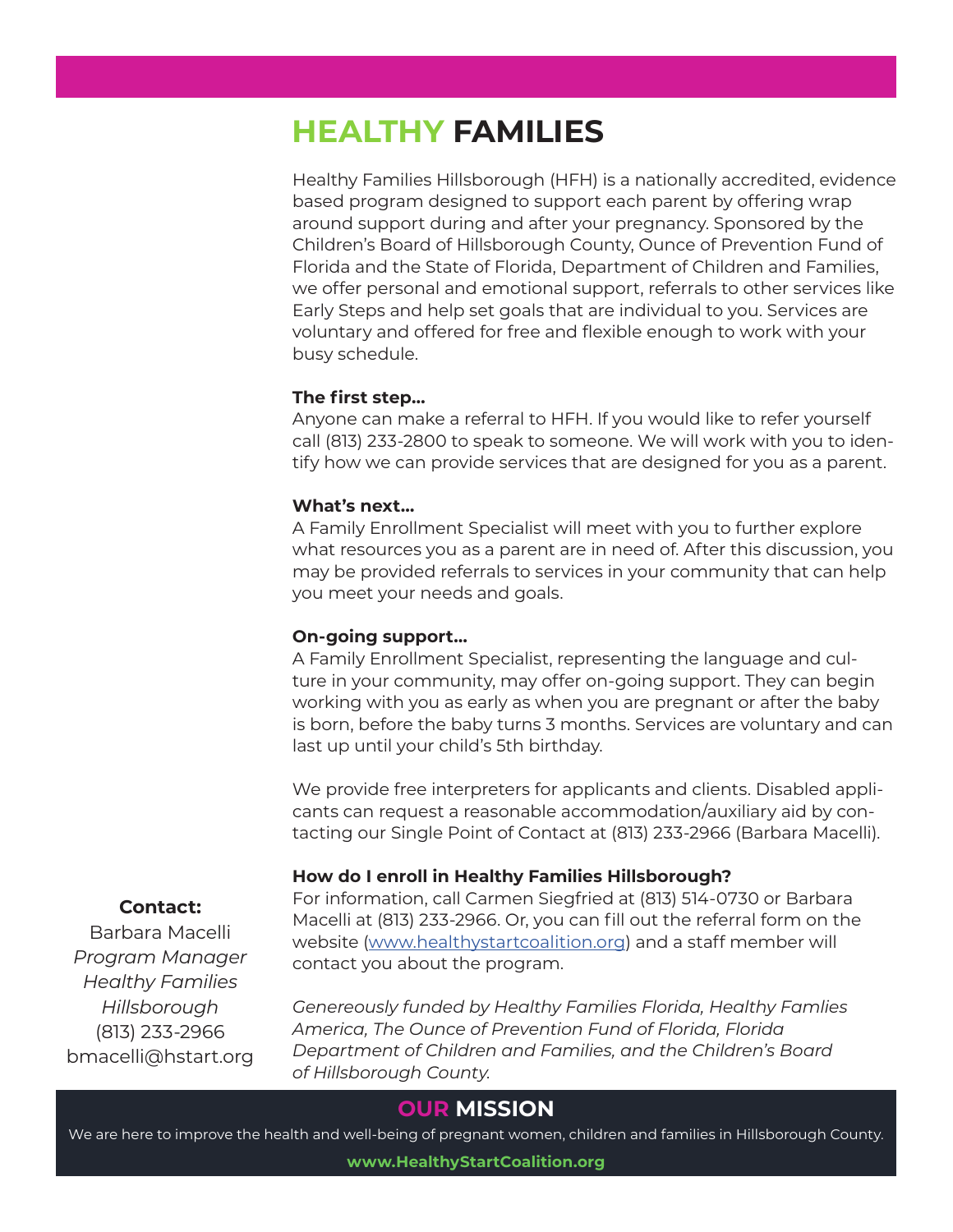# **SAFE BABY & SAFE BABY PLUS**

Safe Baby offers community-based education to teach parents and caregivers how to protect their babies from the leading causes of preventable deaths as determined by the Healthy Start Coalition's Fetal Infant Mortality Review team. Staff from Hillsborough County hospitals and agencies receive comprehensive trainings along with a curriculum and patient materials to teach parents about direct actions that they can take to protect their babies.

The goal of Safe Baby is to prevent infant deaths by teaching new and expecting parents how to choose a safe caregiver, prevent shaken baby syndrome and follow safe sleep practices.

To register for a training, please contact Nancy Hankin at nhankin@hstart.org.

Safe Baby Plus offers developmental screening for parents and caregivers of newborns under age one. Many parents sign up before leaving the hospital after their babies are born. Parents complete the Ages and Stages Questionnaire by Brookes Publishing (ASQ) age appropriate developmental ASQ at 2, 4, 8 and 12 months by mail and online. They also receive the corresponding activities, telephone support and personalized resource and referral information to optimize and their infant's safety and development. Any family residing in Hillsborough County is eligible to participate. To enroll, visit https://www. asqonline.com/family/57d8f3 or call (813) 849-7985.

#### **How do I find more?**

#### **Contact:**

Lisa Colen, MHA *Director of Community Outreach & Education* (813) 849-7999 lcolen@hstart.org

Resources and education on how to keep your baby safe are available at http://healthysafebaby.org/.

*Generously funded by the Children's Board of Hillsborough County.*

### **OUR MISSION**

We are here to improve the health and well-being of pregnant women, children and families in Hillsborough County.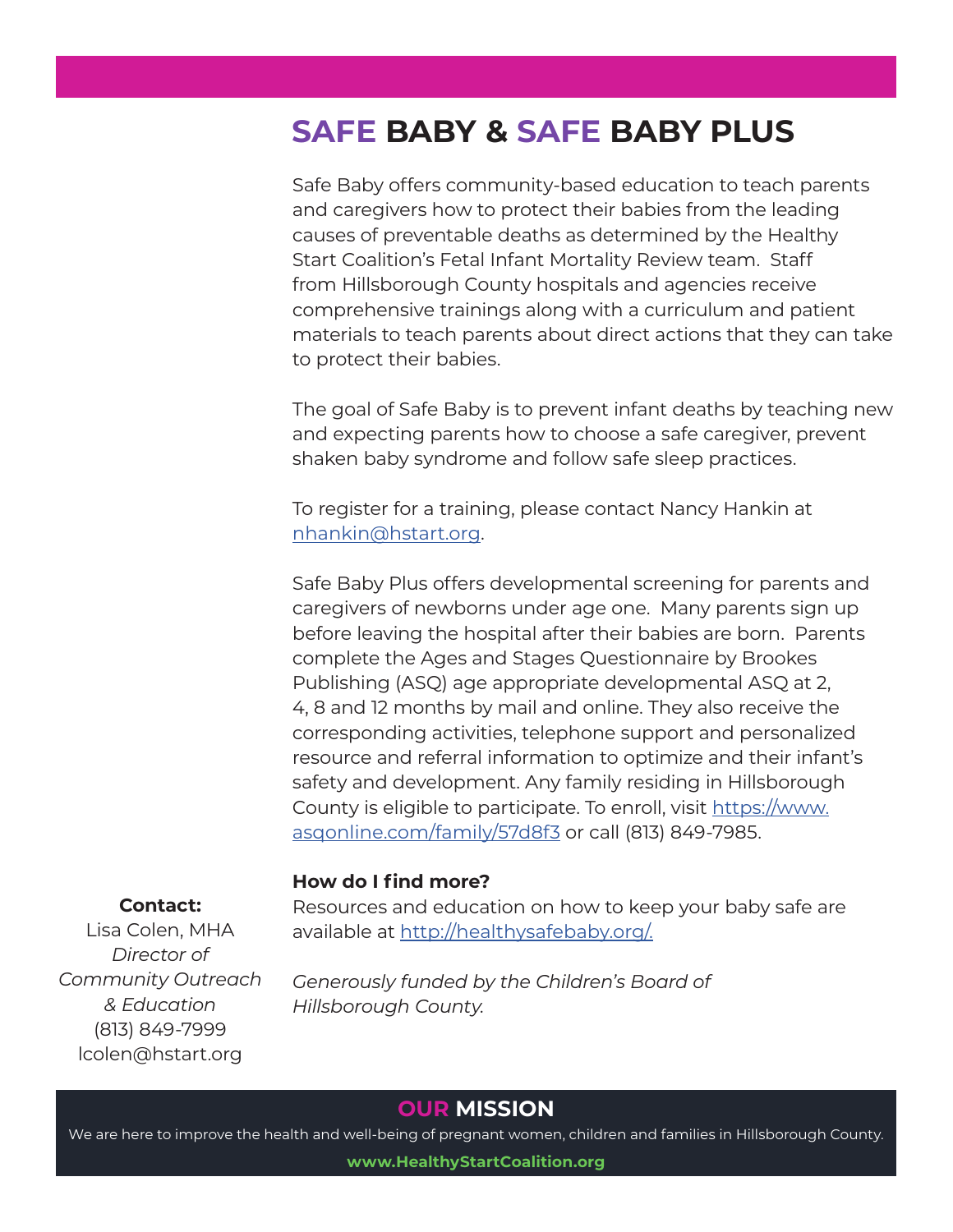# **NURSE-FAMILY PARTNERSHIP**

Nurse-Family Partnership is an evidence-based, voluntary program that provides home visitation by a nurse to firsttime mothers by the 28th week of pregnancy. Nurse-Family Partnership works by having specially trained nurses regularly visit first-time moms-to-be, starting early in the pregnancy, continuing through the child's second birthday. The expectant moms benefit by getting the care and support they need in order to have a healthy pregnancy. At the same time, new moms develop a close relationship with a nurse who becomes a trusted resource they can rely on for advice on everything from safely caring for their child to taking steps to provide a stable, secure future for their new family.

Throughout the partnership, the nurse provides new moms with the confidence and the tools they need not only to assure a healthy start for their babies, but to envision a life of stability and opportunities for success for both mom and child.

The content of home prenatal and postpartum visits is governed by:

- Personal Health
- Environmental Health
- Life Course
- Maternal Role
- Friends and Family
- Health and Human Services

*The home visiting initiative was established in Section 2951 of the Patient Protection and Affordable Care Act (P.L. 111-148) amending Title V of the Social Security Act. The Florida MIECHV program is funded by a grant from the U.S. Department of Health & Human Services (HRSA #D90MC25705).*

#### **Contact:**

Marisa Mowat, MPH *Executive Director* (813) 849-7990 mmowat@hstart.org

## **OUR MISSION**

We are here to improve the health and well-being of pregnant women, children and families in Hillsborough County.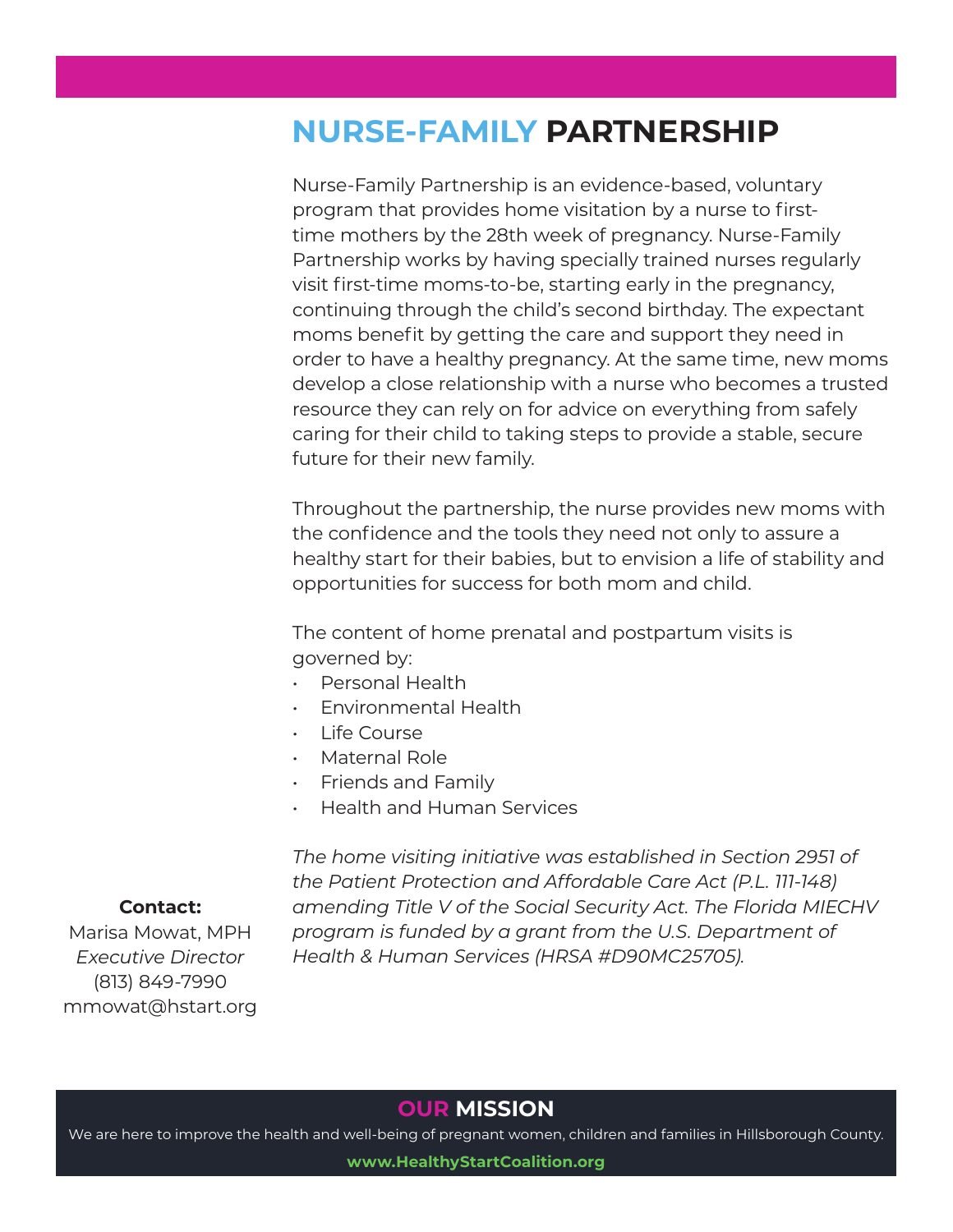# **WIRS AT WIC**

The Woman and Infant Resource Specialists at WIC program provides increased access and linkage to resources and safety education for pregnant women and women with children who are receiving the Special Supplemental Nutrition Program for Women, Infants and Children (WIC) Services.

The Resource Specialists work with staff at WIC sites in Hillsborough County and assist in providing education, resources and support. They meet with parents to assess their needs and connect them with appropriate levels of assistance. The program focuses on pregnant, breastfeeding and postpartum women who are parenting children up to the age of one year old.

*Generously funded by the Children's Board of Hillsborough County.*

#### **Contact:**

Lisa Colen, MHA *Director of Community Outreach & Education* (813) 849-7999 lcolen@hstart.org

### **OUR MISSION**

We are here to improve the health and well-being of pregnant women, children and families in Hillsborough County.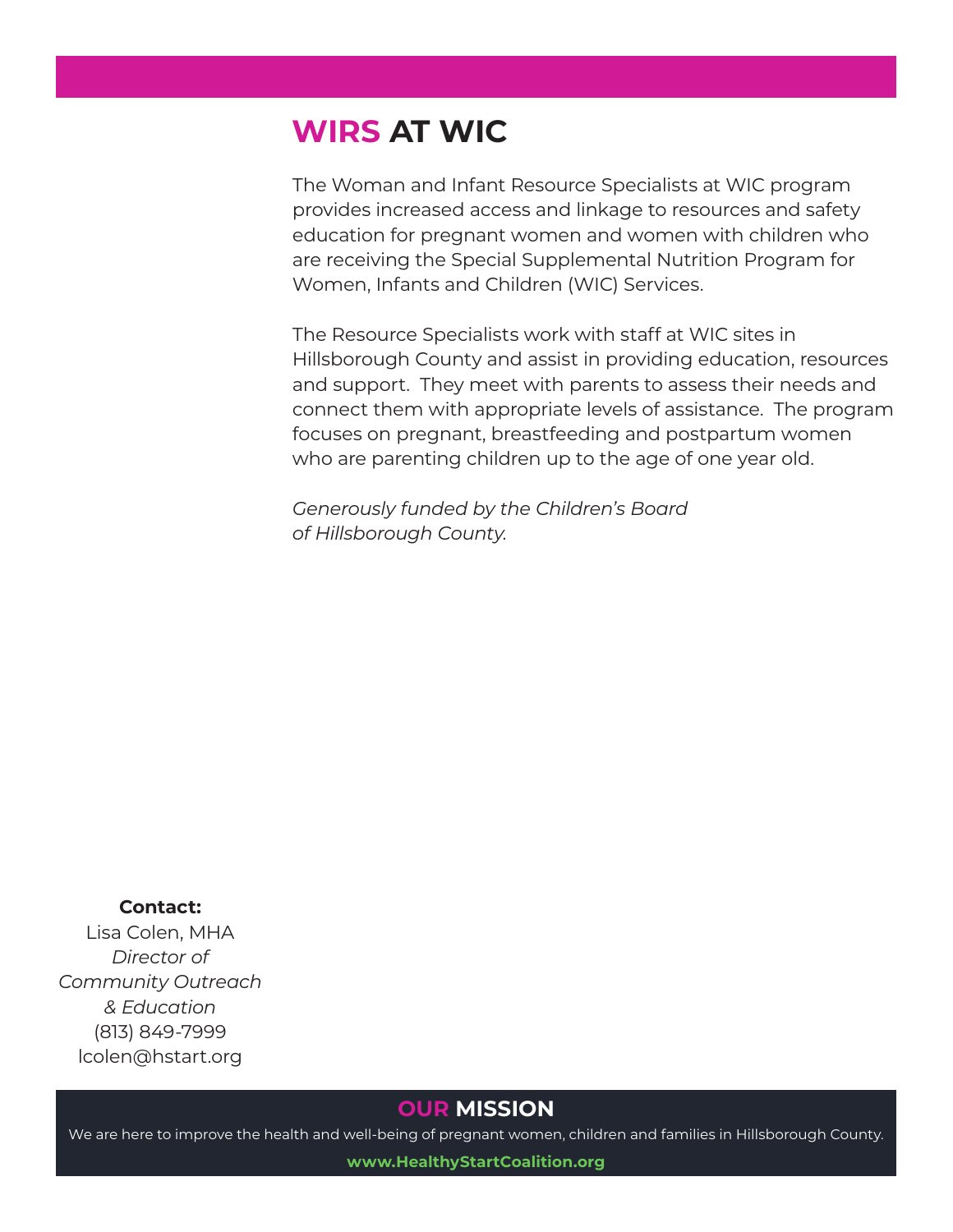# **ADOLESCENT & TEEN HEALTH**

As part of the Healthy Start Coalition of Hillsborough County's Adolescent Health Initiative in partnership with Hillsborough County Public Schools, USF Health, and numerous youthserving organizations, Teen Connect Tampa Bay (www. TeenConnectTampaBay.org) aims to improve teen access to health services and community resources.

The online resource directory and referral database provides education and links to comprehensive sexual health resources and a wide range of community programs. The website features a searchable directory, education for teens and parents, and an interactive blog. Personalized navigation services are also available to help connect teens and young adults to sexual health services and community resources based on their individual needs.

In addition, the program offers youth engagement opportunities through the Teen Connect Youth Advisory Board, and Adolescent Health Trainings to youth-serving professionals, providers, and parents.

The group identified three main focus areas for this initiative:

- 1. Creating a community resource hub,
- 2. Supporting comprehensive sexual health education, and

3. Delivering trainings to help enhance the delivery of youthcentered care.

Ybor Youth Clinic Navigator:

- On site at YYC 2 days per week
- Available for HIV negative patients without previous access to navigation services
- Walk-in and appointment patients
- Linkage to community agencies

A vareity of trainings and workshops are provided onsite, at agencies, and online.

*Funding is provided by a private donation.*

## **OUR MISSION**

We are here to improve the health and well-being of pregnant women, children and families in Hillsborough County.

**www.HealthyStartCoalition.org**

**Contact:**

Danielle Lewald, MPH, CPH *Adolescent Health Resource Coordinator* (813) 514-0726 dlewald@hstart.org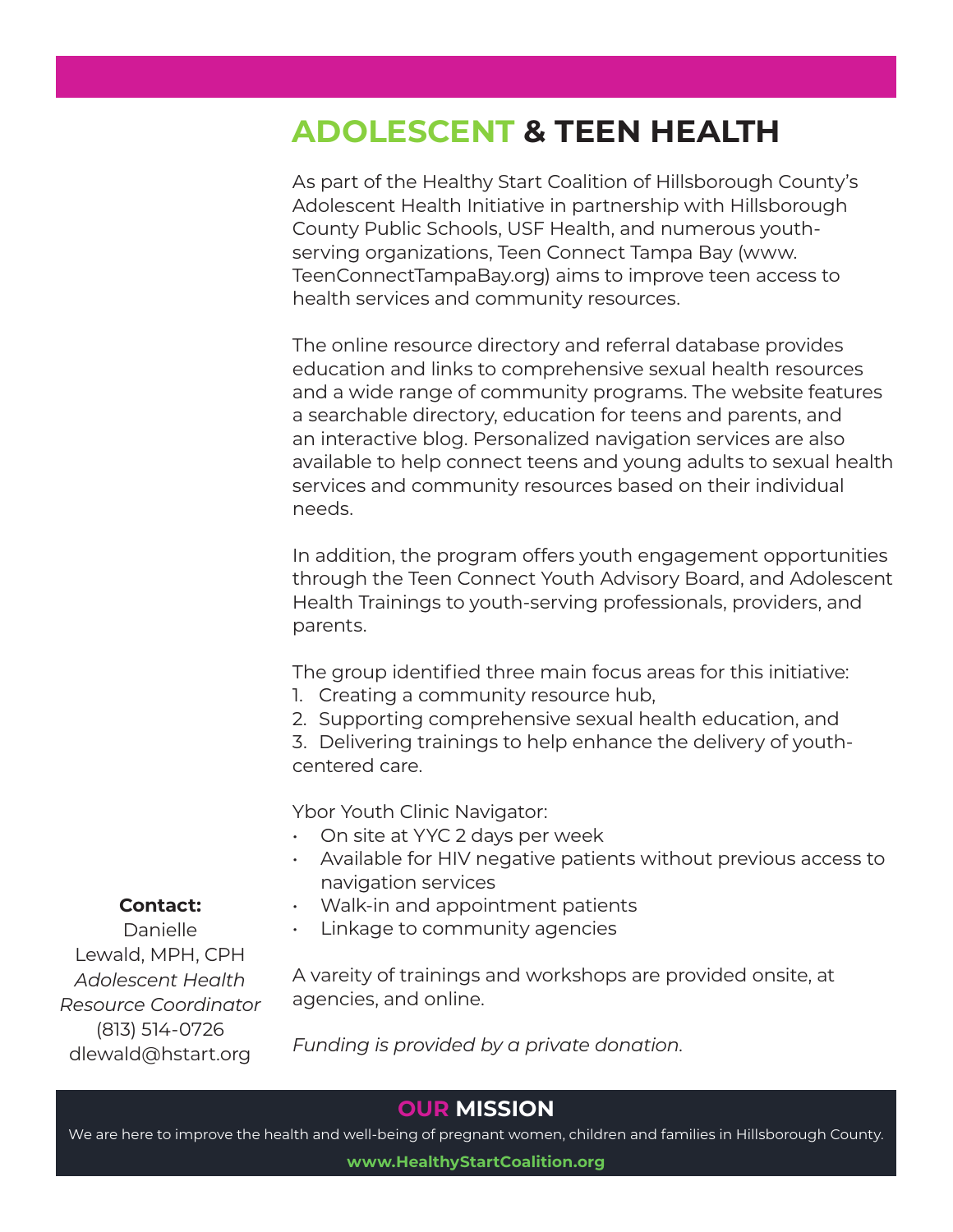# **PLAN OF SAFE CARE**

The Plan of Safe Care offers wrap-around services providing continuous care for moms, babies, families and caregivers with education, support, and health promotion utilizing three components:

- 1. Pregnancy Medical Home
- 2. Hospital-Based Services
- 3. The PEDI (Promoting Early Developmental Intervention) Clinic

The plan uses the three components to:

- Increase screening for mental health, substance abuse, intimate partner violence
- Increase engagement with home visitation services, including Nurse Family Partnership, Healthy Start, Healthy Families, and Seeking Safety
- Increase initiation and utilization of Plans of Safe Care
- $\cdot$  Increase the number of children that are able to safely remain with their parents
- Increase community collaboration, education, and coordination of multidisciplinary services
- Increase access to resources, services and education for mom, baby and all caregivers

*Funding is provided by the Hillsborough County Board of County Commissioners, Eckerd Connects, Florida Association of Healthy Start Coalitions, and support from Mary Lee's House.*

#### **Contact:**

Catherine Fuhrman *Coordinator* (813) 849-7992 cfuhrman@hstart.org

### **OUR MISSION**

We are here to improve the health and well-being of pregnant women, children and families in Hillsborough County.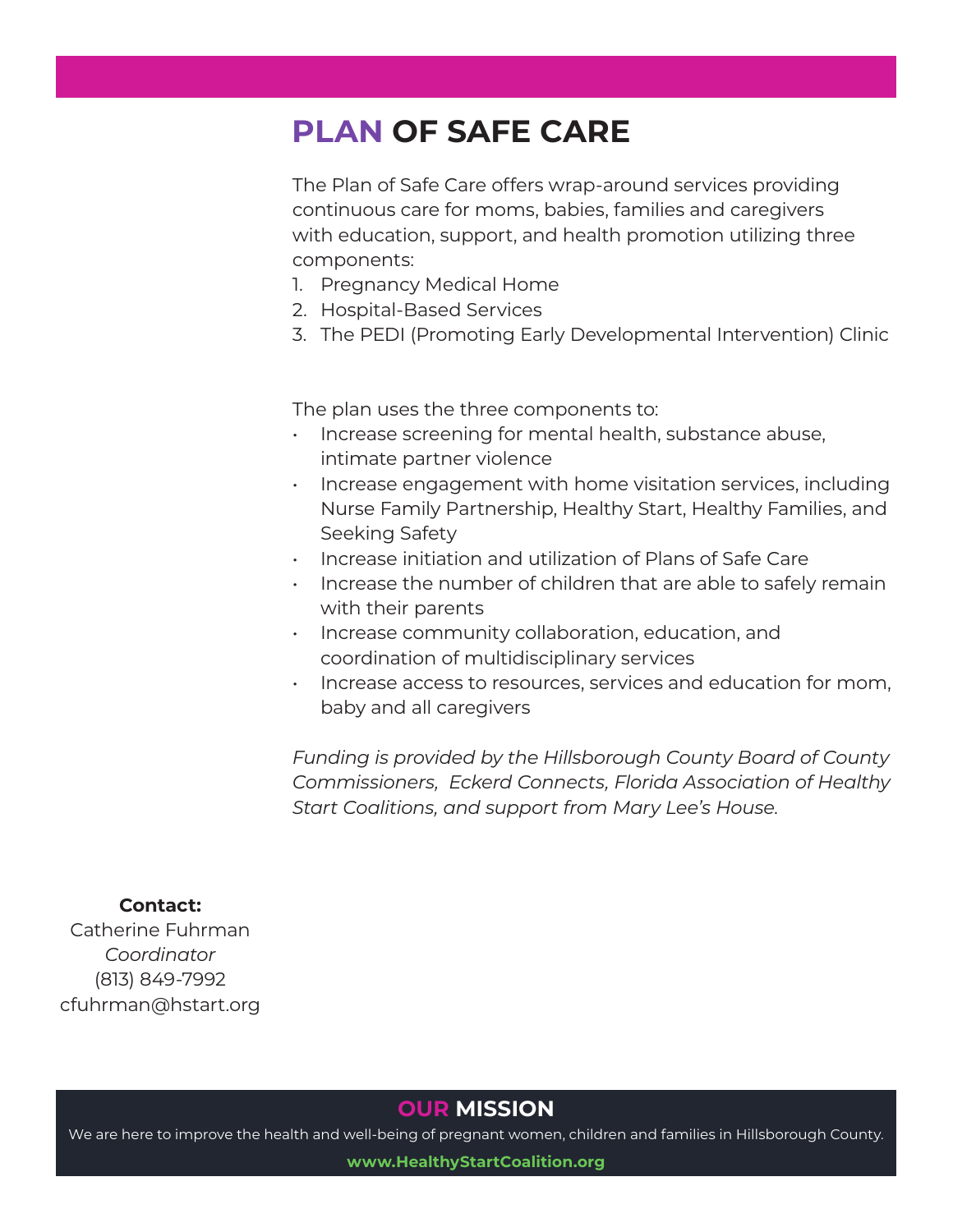# **HEALTHYSTEPS**

HealthySteps Hillsborough provides services and outcome measures that impact participants at the prevention level. The program utilizes an evidence-based model of interdisciplinary pediatric primary care. HealthySteps Specialists work in collaboration with Tampa General Hospital Brandon Healthplex and two University of South Florida Pediatrics NICU Follow Up Clinics.

HealthySteps Hillsborough provides parenting education, information, referral and care coordination to families with children who reside in Hillsborough County. The program supports children and their families by helping to identify, understand and manage parenting challenges such as feeding, behavior, sleep, development and adapting to life with a young child. It focuses on families from the identified pediatric care sites with children, birth to age three.

Program Components Include:

- Child Development, Social-Emotional and Behavioral Screening
- Screening for Family Needs (i.e., maternal depression, other risk factors, social determinants of health)
- Child Development Support Line (e.g., phone, text, email, online portal)
- Child Development & Behavior Consults
- Care Coordination & Systems Navigation
- Positive Parenting Guidance & Information
- Early Learning Resources
- Ongoing, Preventive Team-Based Well-Child Visits

### **Contact:**

Lisa Colen, MHA *Director of Community Outreach & Education* (813) 849-7999 lcolen@hstart.org

*Generously funded by the Children's Board of Hillsborough County.*

## **OUR MISSION**

We are here to improve the health and well-being of pregnant women, children and families in Hillsborough County.